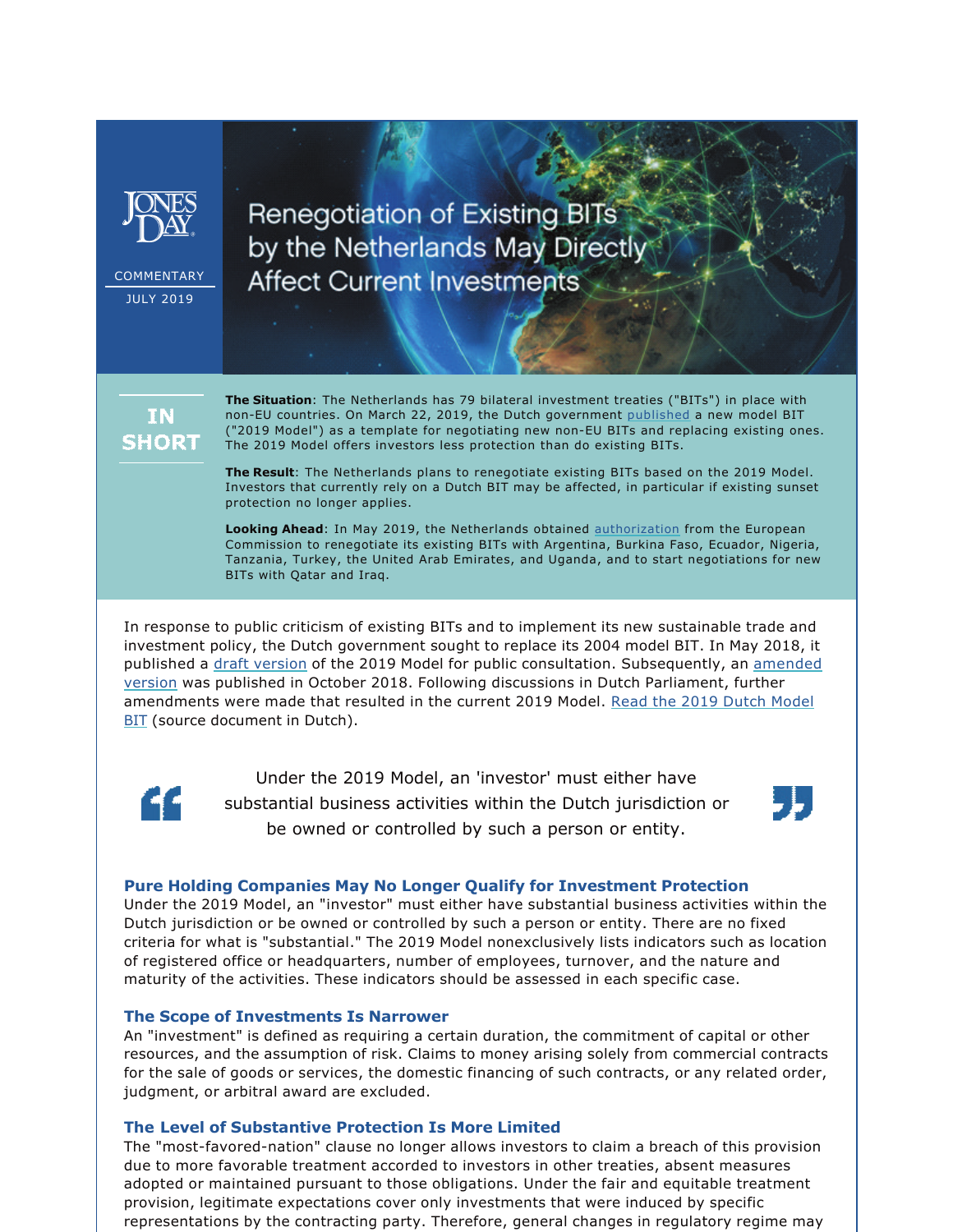no longer be covered. The concept of "indirect expropriation" is confined to deprivation of "fundamental attributes of property." Whether this is the situation requires a case-by-case, fact-based inquiry, using factors such as economic impact of the measures(s), their duration, character, object, and context.

#### **Investor-State Dispute Settlement**

With respect to investor-state dispute settlement ("ISDS"), investors may choose to resolve disputes under the International Centre for Settlement of Investment Disputes ("ICSID") Convention or on the basis of the ICSID Additional Facility Rules and the United Nations Commission on International Trade Law Arbitration Rules. The appointment of arbitrators, however, will be reserved for the Secretary-General of ICSID or for the Secretary-General of the Permanent Court of Arbitration, depending upon which rules apply.

#### **Compensation in the Case of Noncompliance**

Arbitrators may limit or deny compensation in the case of an investor's noncompliance with corporate social responsibility policies. In particular, this applies to the Organization for Economic Cooperation and Development Guidelines for Multinational Enterprises and the United Nations Guiding Principles on Business and Human Rights.

#### **Prescription Periods**

Investors should be aware of prescription periods for the filing of a request or consultations. Claims must be commenced two years after local remedies were exhausted or ceased, or within five years of the date on which the investor first acquired or should have acquired knowledge of the infringement and resulting loss.

#### **Sunset Clauses in Existing BITs May No Longer Apply**

If a BIT is replaced by a new BIT based on the 2019 Model, such clauses may not be applicable. On one occasion, the Dutch government has already [stated](https://zoek.officielebekendmakingen.nl/kst-33625-261.html) a preference for using a replacement, since termination of the existing BIT would trigger a sunset clause entitling investors to a 15-year protection extension.

# **THREE KEY TAKEAWAYS**

- **1.** Pure holding companies may no longer qualify for investment protection unless their owners have substantial business activities in the Netherlands.
- **2.** Sunset clauses may no longer apply if existing BITs are replaced by new BITs.
- **3.** Investors should carefully monitor pending negotiations and evaluate whether current investments need restructuring, with a view to maintaining optimal investment protection and access to ISDS.



[Charles T. Kotuby Jr.](https://www.jonesday.com/ctkotubyjr/) Washington



[Gerjanne te Winkel](https://www.jonesday.com/gtewinkel/) Amsterdam



[Niels van Loon](https://www.jonesday.com/nvanloon) Amsterdam



[Baiju S. Vasani](https://www.jonesday.com/bvasani/) London

*[Kornel Olsthoorn,](https://www.jonesday.com/kolsthoorn/) an associate in the Amsterdam Office, contributed to the preparation of this*  Commentary.

**[All Contacts >>>](https://jonesday-ecommunications.com/287/4124/downloads/netherlands-bit-contacts.pdf)**